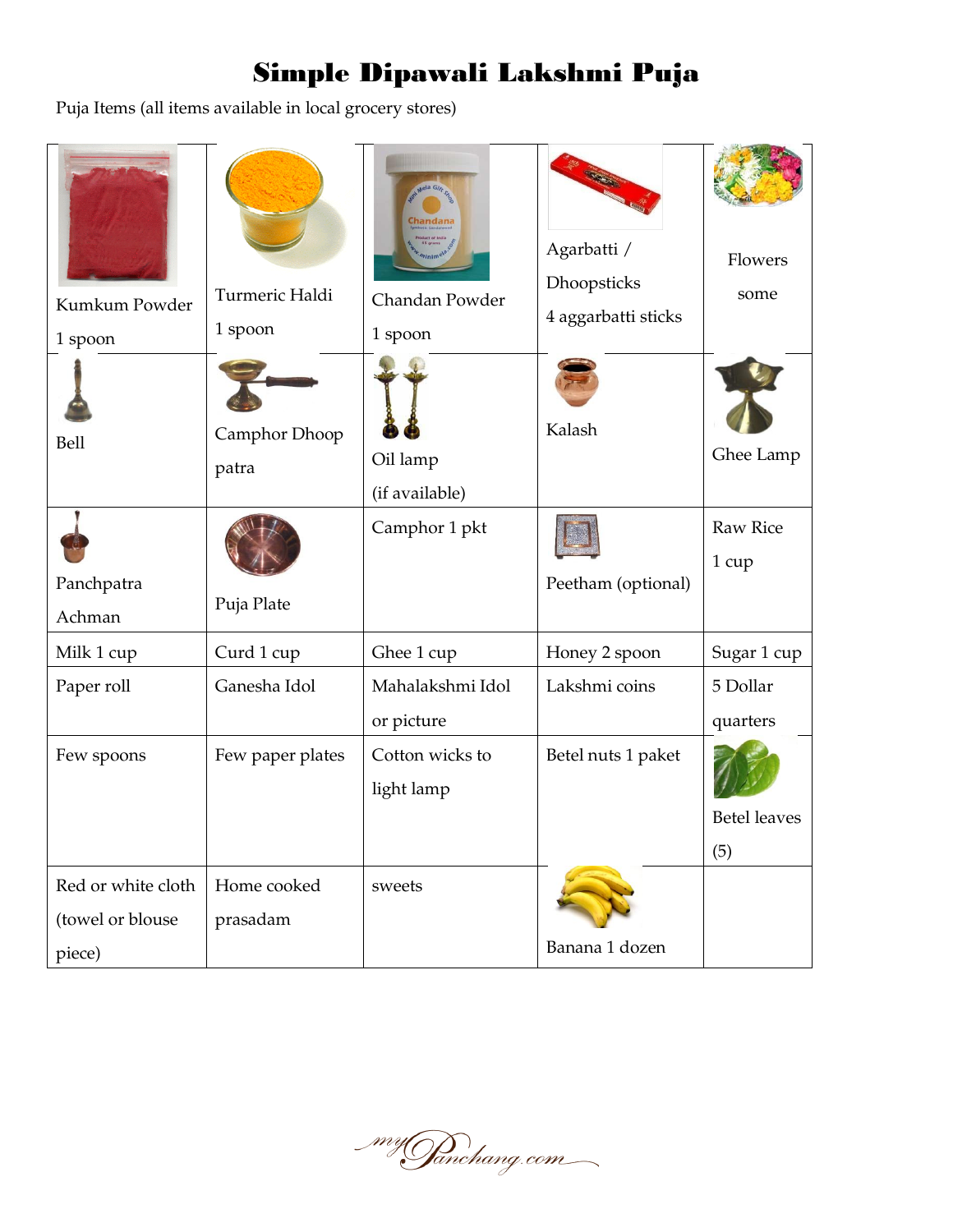- 1. Face East
- 2. Place peetham in front of you, and spread red cloth or unused small towel on top
- 3. Place Goddess Lakshmi's picture on top of the red cloth.
- 4. Put oil lamps on both side
- 5. Put Aggarbatti on the right hand side of the picture
- 6. Prepare a plate with kumkum, chandan, turmeric power, coins, betel nuts, and leaves.
- 7. Place banana on side
- 8. Place Prasad on side
- 9. Take 1 cup of raw rice, mix couple of pinches of turmeric powder, mix it really well and sprinkle couple of water drops and mix it again this is called akshata.
- 10. Place flowers on your right hand side and put akshata (prepared above) in the same plate
- 11. Keep water filled kalasha ready to your left
- 12. Place panchapatram or a cup filled with water and spoon in your front
- 13. Place paper napkins on side
- 14. Keep ganesha idol, lakshmi idol, lakshmi coins right in front of the picture
- 15. Your wife will sit on your right for the puja
- 16. Take bath and wear new clothes and do namaskar to your parents, guru or their picture and start puja.
- 17. The puja described here is very simple, if you know additional mantras or wants to play CD or tape later on, please feel free to do that.

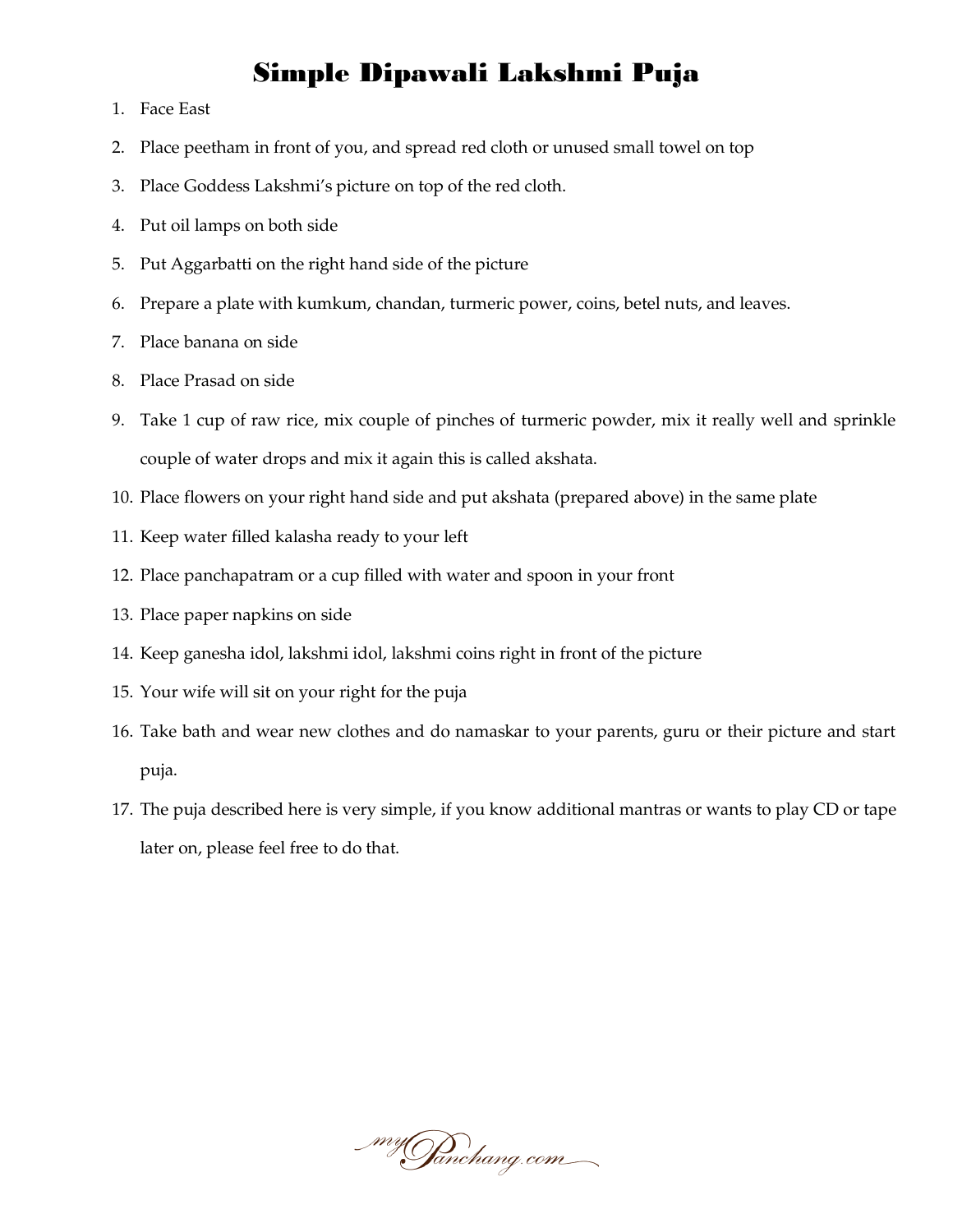ॐ सर्वेभ्यो गुरुभ्यो नमः । ॐ सर्वेभ्यो देवेभ्यो नमः । ॐ सर्वेभ्यो ब्राह्मणेभ्यो नमः ॥ प्रारंभ कार्यं निर्विघ्नमस्तु । शुभं शोभनमस्तु । इष्ट देवता कुलदेवता सुप्रसन्ना वरदा भवतु ॥ अनुज्ञां देहि ॥ om sarvebhyo gurubhyo namaḥ | om sarvebhyo devebhyo namaḥ | om sarvebhyo brāhmaṇebhyo namaḥ || prārambha kāryam nirvighnamastu | śubham śobhanamastu | iṣṭa devatā kuladevatā suprasannā varadā bhavatu || anujñāṁ dehi ||

#### दीप स्थापना

dīpa sthāpanā

अथ देवस्य वाम भागे दीप स्थापनं करिष्ये ।

atha devasya vāma bhāge dīpa sthāpanam kariṣye |

(light lamp on the left side of the picture, if you have two oil lamps you can place both of them on either side otherwise on the left handside of the devata)

#### आचमनम्

#### ācamanam

(take a spoonful of water sip it, and repeat the process three times with each mantra outlined below and wash your hands at end)

ॐ केशर्वाम स्वाहा ।

ॐ नायामणाम स्वाहा ।

#### ॐ भाधर्वाम स्वाहा ।

om keśavāya svāhā |

om nārāyaṇāya svāhā |

om mādhavāya svāhā |

do namskaram with each following mantra.

\_myGanchang.com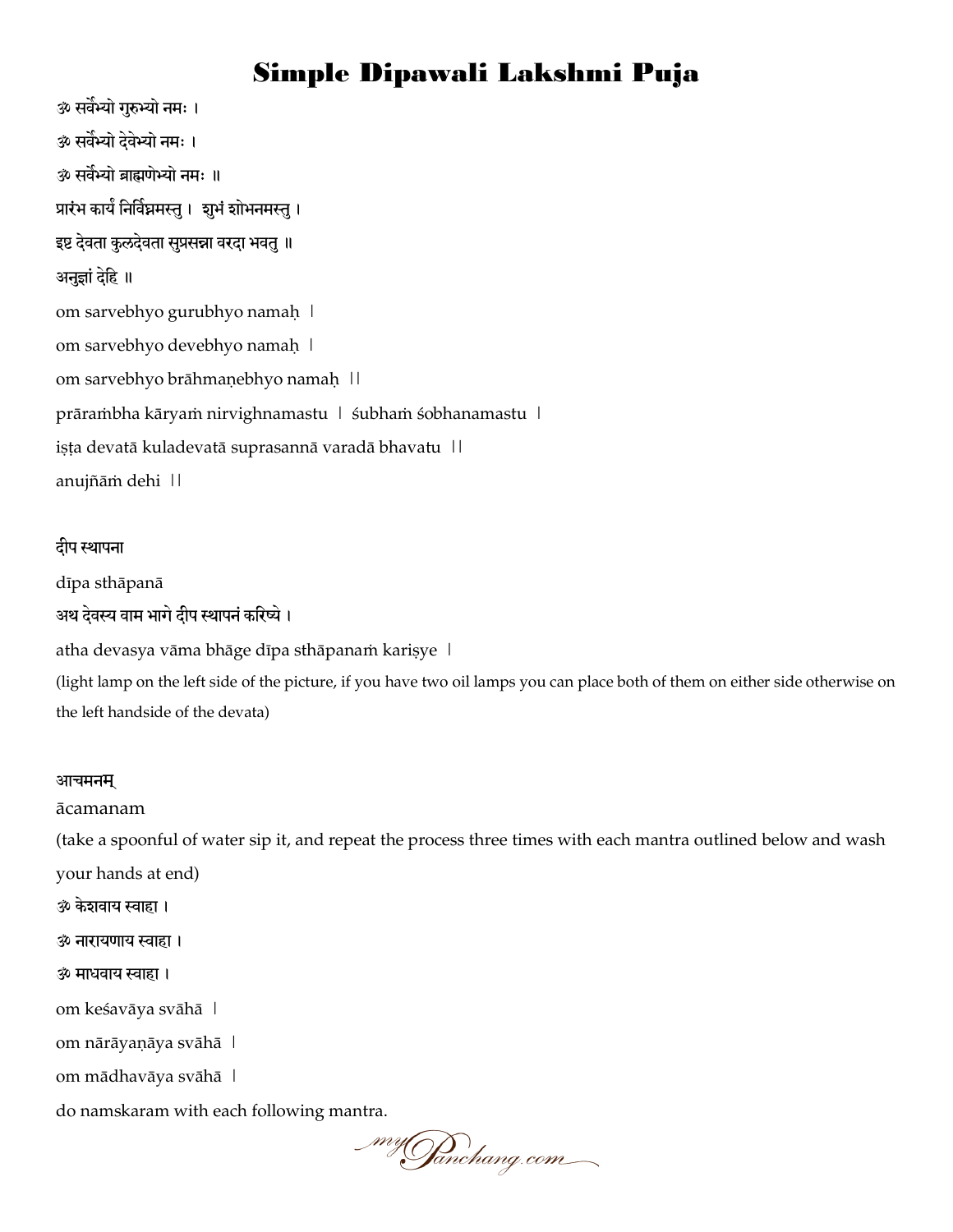ॐ गोविंदाय नमः । ॐ विष्णवे नमः । ॐ मधुसूदुनाय नमः । ॐ त्रिविक्रमाय नमः । ॐ वामनाय नमः । ॐ श्रीधराय नमः । ॐ हृषीकेशाय नमः । ॐ पद्मनाभाय नमः । ॐ दामोदराय नमः । ॐ सङ्कर्षणाय नमः । ॐ वासुदेवाय नमः । ॐ प्रद्युम्नाय नमः । ॐ अनिरुद्धाय नमः । ॐ पुरुषोत्तमाय नमः । ॐ अधोक्षजाय नमः । ॐ अच्युताय नमः । ॐ जनार्दनाय नमः । ॐ उपेंद्राय नमः । ॐ हरये नमः । श्री कृष्णाम नभ् ॥ om goviṁdāya namaḥ | om viṣṇave namaḥ | om madhusūdanāya namaḥ |

om trivikramāya namaḥ | om vāmanāya namaḥ | om śrīdharāya namaḥ | om hṛṣīkeśāya namaḥ | om padmanābhāya namaḥ | om dāmodarāya namaḥ | om saṅkarṣaṇāya namaḥ | om vāsudevāya namaḥ | om pradyumnāya namaḥ | om aniruddhāya namaḥ | om puruṣottamāya namaḥ | om adhokṣajāya namaḥ | om nārasiṁhāya namaḥ | om acyutāya namaḥ | om janārdanāya namaḥ | om upeṁdrāya namaḥ | om haraye namaḥ | śrī kṛṣṇāya namaḥ ||

#### प्राणायामः

prāṇāyāmaḥ (take a spoonful water in your hand) ॐ प्रणवस्य परब्रह्म ऋषिः । परमात्मा देवता । दैवी गायत्री छन्दः । प्राणायामे विनियोगः ॥ om praṇavasya parabrahma ṛṣiḥ | paramātmā devatā | daivī gāyatrī chandaḥ | prāṇāyāme viniyogaḥ || (Drop water from your hand in a plate) (Sit straight, fill your lungs with air, hold it and exhale)

ॐ भूः । ॐ भुवः । ॐ स्वः । ॐ महः । ॐ जनः । ॐ तपः । ॐ सत्यम् । ॐ तत्सवितुर्वरेण्यं भर्गोदेवस्य धीमही धियो यो नः प्रचोदयात् ॥ ॐ आपोज्योति रसोमृतं ब्रह्म भूर्भुवस्सुवरोम् ॥

om bhūḥ | om bhuvaḥ | om svaḥ | om mahaḥ | om janaḥ | om tapaḥ | om satyam | om tatsaviturvareṇyaṁ bhargodevasya dhīmahī dhiyo yo naḥ pracodayāt | | om āpojyoti rasomṛtaṁ brahma bhūrbhuvassuvarom ||

(offer flower petals akshata to lord ganesha) ॐ श्री महागणाधिपतये नमः । श्री गुरुभ्यो नमः । श्री सरस्वत्यै नमः । श्री वेदाय नमः ।

\_myOanchang.com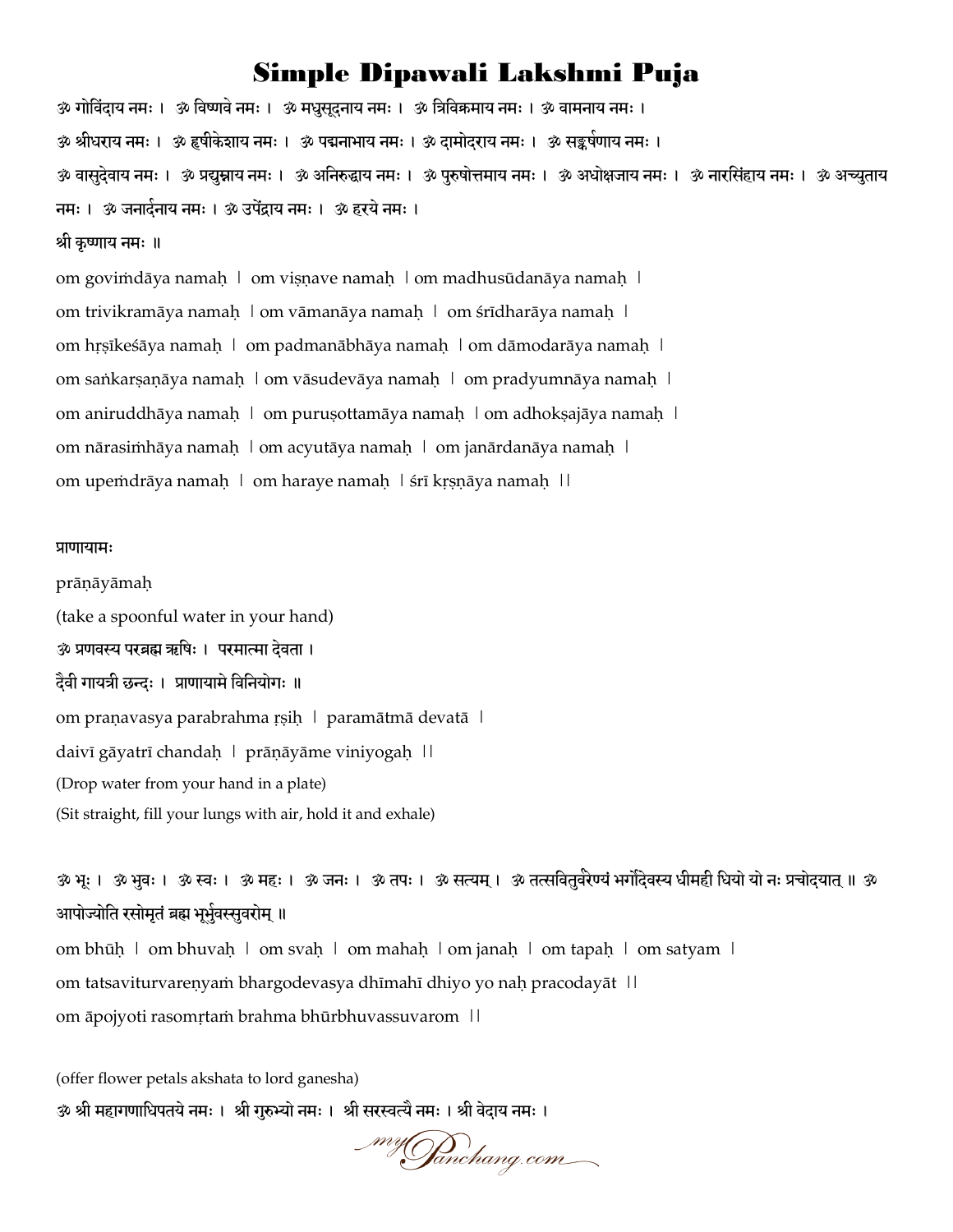श्री वेदपुरुषाय नमः । इष्टदेवताभ्यो नमः । कुलदेवताभ्यो नमः । स्थानदेवताभ्यो नमः । ग्रामदेवताभ्यो नमः। भाचापुरंदराभ्यां नमः । उमामहेश्वराभ्यां नमः । मातापितृभ्यां नमः । पद्मावती नारायणाभ्यां नमः । सर्वेभ्यो देवेभ्यो नमो नमः । सर्वेभ्यो ब्राह्मणेभ्यो नमो नमः । प्रधान देवताभ्यो नमो नमः ॥ om śrī mahāgaṇādhipataye namaḥ | śrī gurubhyo namaḥ | śrī sarasvatyai namaḥ | śrī vedāya namaḥ | śrī vedapuruṣāya namaḥ | iṣṭadevatābhyo namaḥ | kuladevatābhyo namaḥ | sthānadevatābhyo namaḥ | grāmadevatābhyo namaḥ | vāstudevatābhyo namaḥ | śacīpuraṁdarābhyāṁ namaḥ | umāmaheśvarābhyāṁ namaḥ | mātāpitṛbhyāṁ namaḥ | padmāvatī nārāyaṇābhyāṁ namaḥ | sarvebhyo devebhyo namo namaḥ | sarvebhyo brāhmaṇebhyo namo namaḥ | karma pradhāna devatābhyo namo namaḥ ||

#### ॥ अनर्वघ्नभस्तु॥

|| avighnamastu ||

(please keep offering flower petals or akshata to lord ganesha's idol)

सुमुखश्च एकदंतश्च कपिलो गजकर्णकः ।

रुंबोदरश्च विकटो विघ्न नाशो गणाधिपः ॥

धूम्रकेतुर्गणाध्यक्षो बालचन्द्रो गजाननः ।

द्वादशैतानि नामानि यः पठेत् श्रुणुयादपि ॥

विद्यारंभे विवाहे च प्रवेशे निर्गमे तथा ।

संग्रामे सङ्कटश्चैव विघ्नः तस्य न जायते ॥

शुक्लांबरधरं देवं शशिवर्णं चतुर्भुजम् ।

प्रसन्न वदनं ध्यायेत् सर्व विघ्नोप शांतये ॥

सर्वमङ्गल माङ्गल्ये शिवे सर्वार्थे साधिके।

शरण्ये त्रयंबके देवि नारायणि नमोऽस्तुते ॥

सर्वदा सर्व कार्येषु नास्ति तेषां अमङ्गलम् ।

येषां हृदिस्थो भगवान् मङ्गलायतनो हरिः ॥

तदेव लग्नं सुदिनं तदेव ताराबलं चंद्रबलं तदेव ।

विद्या बलं दैवबलं तदेव पद्मावतीपतेः तेंघ्रिऽयुगं स्मरामि ॥

लाभस्तेषां जयस्तेषां कुतस्तेषां पराजयः ।

\_myGanchang.com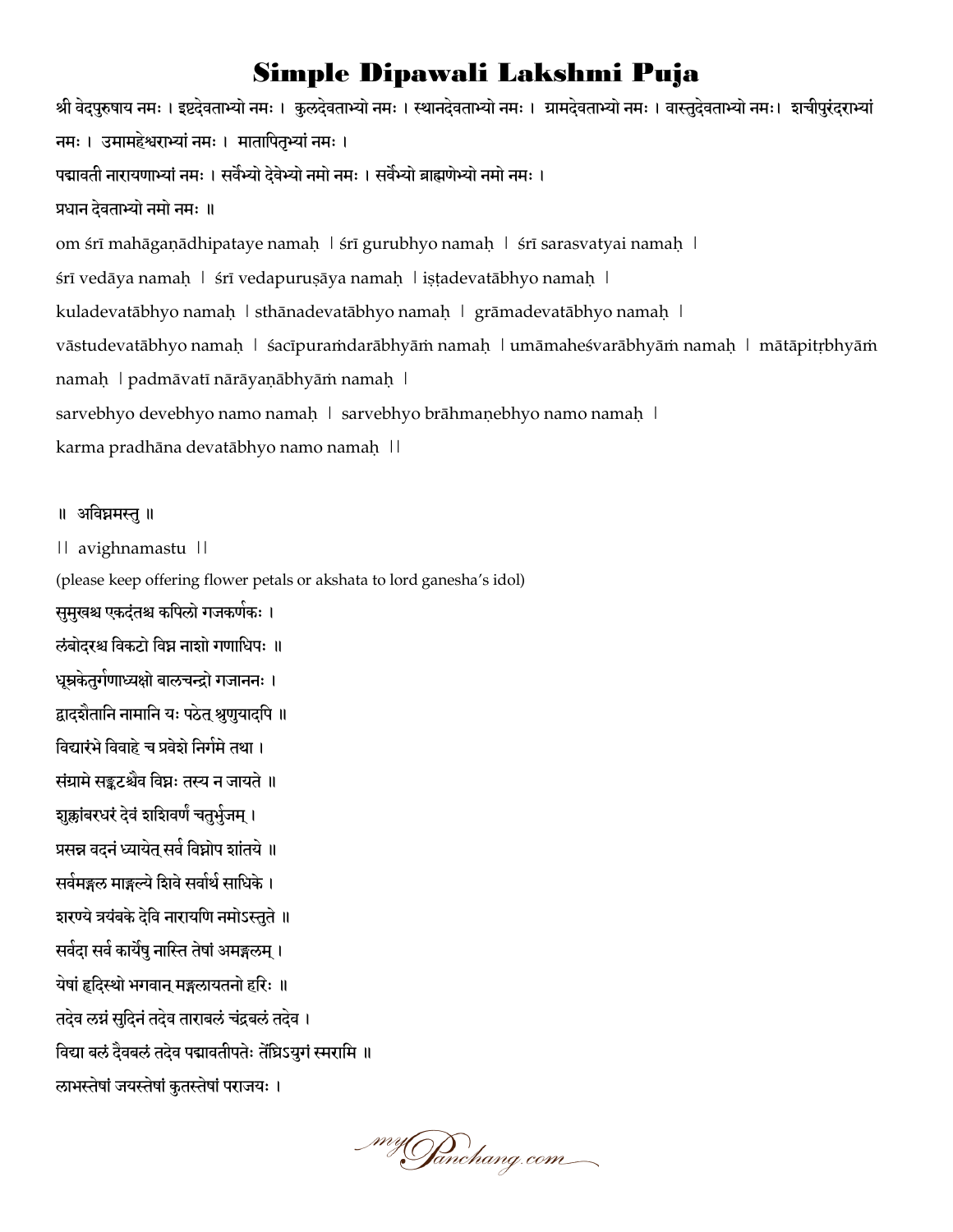येषां इन्दीवर इयामो हृदयस्थो जनार्दनः ॥ विनायकं गुरुं भानुं ब्रह्माविष्णुमहेश्वरान् । सरस्वतीं प्रणम्यादौ सर्व कार्यार्थ सिद्धये ॥ sumukhaśca ekadamtaśca kapilo gajakarṇakaḥ | laṁbodaraśca vikaṭo vighna nāśo gaṇādhipaḥ || dhūmraketurgaṇādhyakṣo bālacandro gajānanaḥ | dvādaśaitāni nāmāni yaḥ paṭhet śruṇuyādapi || vidyāraṁbhe vivāhe ca praveśe nirgame tathā | samgrāme saṅkaṭaścaiva vighnaḥ tasya na jāyate | | śuklāṁbaradharaṁ devaṁ śaśivarṇaṁ caturbhujam | prasanna vadanaṁ dhyāyet sarva vighnopa śāṁtaye || sarvamaṅgala māṅgalye śive sarvārtha sādhike | śaraṇye trayaṁbake devi nārāyaṇi namo'stute || sarvadā sarva kāryeṣu nāsti teṣāṁ amaṅgalam | yeṣāṁ hṛdistho bhagavān maṅgalāyatano hariḥ || tadeva lagnaṁ sudinaṁ tadeva tārābalaṁ caṁdrabalaṁ tadeva | vidyā balam daivabalam tadeva padmāvatīpateḥ temghri'yugam smarāmi || lābhasteṣāṁ jayasteṣāṁ kutasteṣāṁ parājayaḥ | yeṣāṁ indīvara śyāmo hṛdayastho janārdanaḥ || vināyakam gurum bhānum brahmāviṣṇumaheśvarān | sarasvatīm praṇamyādau sarva kāryārtha siddhaye | |

#### सङ्कल्पः

saṅkalpaḥ (Hold flowers, akshata, a coin, water drops, betel nut in your both hands together) ॐ पूर्वोकुत एवं गुण विशेषण विशिष्टायां शुभपुण्यतिथौ मम आत्मनः श्रुति-स्मृति-पुराणोक्त फल-प्राप्त्यर्थं मम सकुटम्ब-स्य क्षेम स्थैर्य आयु-रारोग्य चतुर्विध पुरुषार्थ सिध्यर्थं दिपावली लक्ष्मी पूजाम् अहं करिष्ये ॥

\_myGanchang.com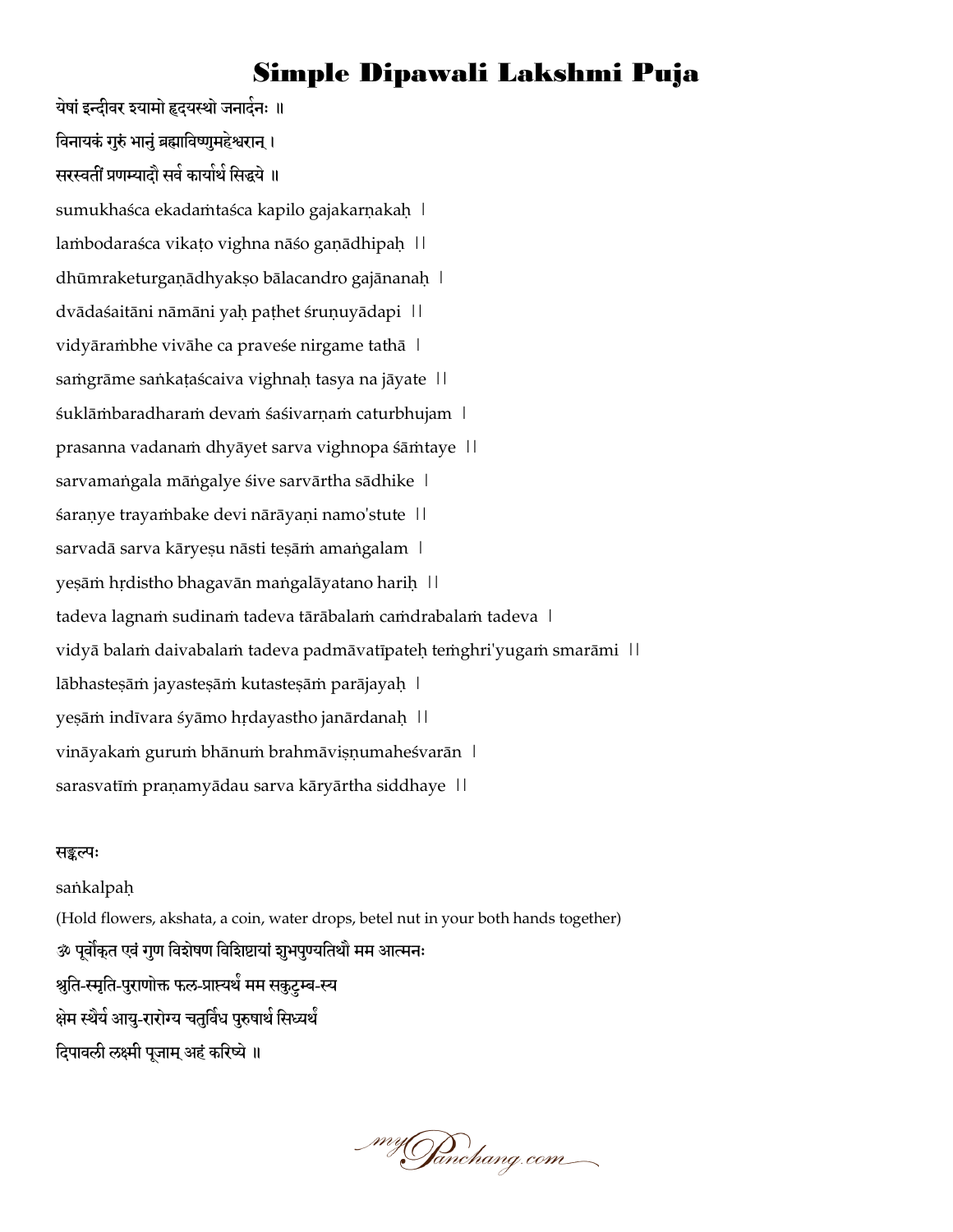om pūrvokta evaṁ guṇa viśeṣaṇa viśiṣṭāyāṁ śubhapuṇyatithau mama ātmanaḥ śruti-smṛti-purāṇokta phalaprāptyarthaṁ mama sa-kuṭumbasya kṣema sthairya āyu-rārogya caturvidha puruṣārtha sidhyarthaṁ dipāvalī laksmī pūjām aham karisye || इदं फलं मयादेव स्थापितं पुरतस्तव । तेन मे सफलावाप्तिर्भवेत जन्मनि जन्मनि ॥ idam phalam mayādeva sthāpitam puratastava | tena me saphalāvāptirbhavet janmani janmani || (offer flowers, akshata, a coin, water drops, betel nut in front goddess) गणपति पूजा gaṇapati pūjā (hold a spoonful water in your right hand, chant following and offer the water at the end) आदौ निर्विघ्नतासिध्यर्थं महा गणपतिं पूजनं करिष्ये । ॐ गणानां त्वा शौनको गृत्समदो गणपतिर्जगति गणपत्यावाहने विनियोगः ॥ (offer water in hand to lord) ādau nirvighnatāsidhyarthaṁ mahā gaṇapatiṁ pūjanaṁ kariṣye | om gaṇānāṁ tvā śaunako gṛtsamado gaṇapatirjagati ganapatyāvāhane viniyogah || (offer water in hand to lord) ॐ भूर्भुवस्वः महागणपतये नमः । आवाहयामि । (offer akshata) ॐ भूर्भुवस्वः महागणपतये नमः । ध्यायामि । ध्यानं समर्पयामि । (offer akshata) om bhūrbhuvasvaḥ mahāgaṇapataye namaḥ | āvāhayāmi | (offer akshata) om bhūrbhuvasvaḥ mahāgaṇapataye namaḥ | dhyāyāmi | dhyānaṁ samarpayāmi | (offer akshata) ॐ महागणपतये नमः । आवाहनं समर्पयामि । (offer akshata) ॐ महागणपतये नमः । आसनं समर्पयामि । (offer flower petals, akshata) ॐ महागणपतये नमः । पाद्यं समर्पयामि । (sprinkle water on ganesha's feet) ॐ महागणपतये नमः । अर्घ्यं समर्पयामि । (offer flower petals, water drops and akshata) ॐ महागणपतये नमः । आचमनीयं समर्पयामि । (offer a spoonful water) ॐ महागणपतये नमः । स्नानं समर्पयामि । (offer a spoonful water for bathing) ॐ महागणपतये नमः । वस्त्रं समर्पयामि । (offer akshata, flowers )

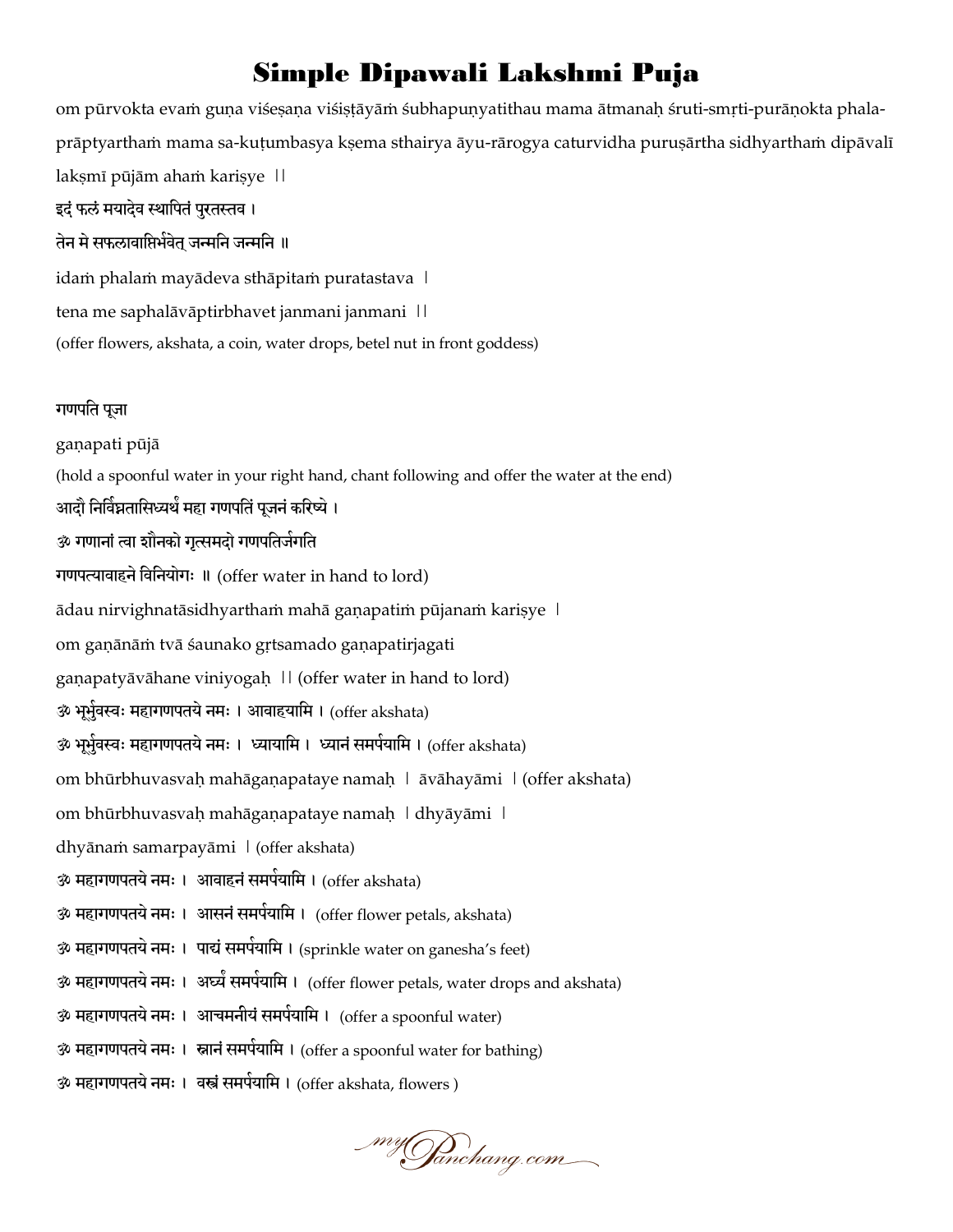ॐ महागणपतये नमः । यज्ञोपवीतं समर्पयामि । (offer flowers, akshata) ॐ महागणपतये नमः । चंदनं समर्पयामि । (offer sandalwood paste) ॐ महागणपतये नमः । परिमल द्रव्यं समर्पयामि । (offer kumkum) ॐ महागणपतये नमः । पुष्पाणि समर्पयामि । (offer flower petals) ॐ महागणपतये नमः । धूपं समर्पयामि । (light dhoop/agarbatti and show ) ॐ महागणपतये नमः । दीपं समर्पयामि । (light ghee lamp and show) ॐ महागणपतये नमः । नैवेद्यं समर्पयामि । (offer a banana to lord) ॐ महागणपतये नमः । ताम्बूलं समर्पयामि । (take a betel leaf, betel nuts and offer) ॐ महागणपतये नमः । फलं समर्पयामि । (offer apple, banana etc) ॐ महागणपतये नमः । दक्षिणां समर्पयामि । (offer few coins ) ॐ महागणपतये नमः । आर्तिक्यं समर्पयामि । (light ghee lamp, do arati three times) ॐ भूर्भुवस्वः महागणपतये नमः । मन्त्रपुष्पं समर्पयामि । (offer flowers) ॐ भूर्भुवस्वः महागणपतये नमः । प्रदक्षिणान् नमस्कारान् समर्पयामि । (offer akshata, flowers) ॐ महागणपतये नमः । सर्व राजोपचारान् समर्पयामि ॥ (offer akshata) om mahāgaṇapataye namaḥ | āvāhanaṁ samarpayāmi | (offer akshata) om mahāgaṇapataye namaḥ | āsanaṁ samarpayāmi | (offer flower petals, akshata) om mahāgaṇapataye namaḥ | pādyaṁ samarpayāmi | (sprinkle water drops) om mahāgaṇapataye namaḥ | arghyaṁ samarpayāmi | (offer flower petals, water drops and akshata) om mahāgaṇapataye namaḥ | ācamanīyaṁ samarpayāmi | (offer a spoonful water) om mahāgaṇapataye namaḥ | snānaṁ samarpayāmi | (offer a spoonful water) om mahāgaṇapataye namaḥ | vastraṁ samarpayāmi | (offer akshata, flowers ) om mahāgaṇapataye namaḥ | yajñopavītaṁ samarpayāmi | (offer akshata, flowers ) om mahāgaṇapataye namaḥ | caṁdanaṁ samarpayāmi | (offer chandan paste) om mahāgaṇapataye namaḥ | parimala dravyaṁ samarpayāmi | (offer kumkum) om mahāgaṇapataye namaḥ | puṣpāṇi samarpayāmi | (offer flower petals) om mahāgaṇapataye namaḥ | dhūpaṁ samarpayāmi | (offer agarbatti) om mahāgaṇapataye namaḥ | dīpaṁ samarpayāmi | (show ghee lamp) om mahāgaṇapataye namaḥ | naivedyaṁ samarpayāmi | (offer banana) om mahāgaṇapataye namaḥ | tāmbūlaṁ samarpayāmi | (offer betel leaf, betel nuts) om mahāgaṇapataye namaḥ | phalaṁ samarpayāmi | (offer some fruits)

\_myGanchang.com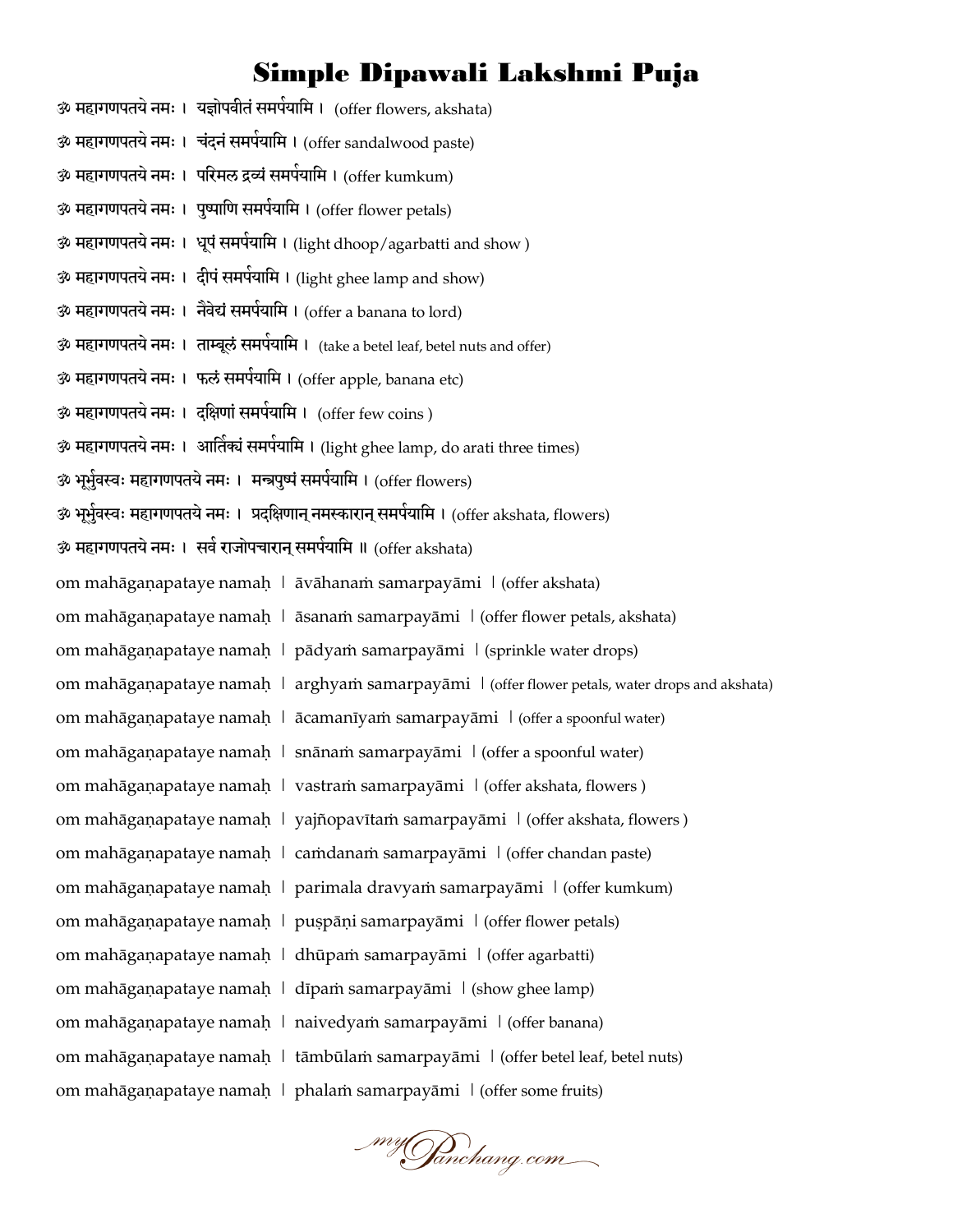om mahāgaṇapataye namaḥ | dakṣiṇāṁ samarpayāmi | (offer coins) om mahāgaṇapataye namaḥ | ārtikyaṁ samarpayāmi | (light ghee lamp, do arati three times) om bhūrbhuvasvaḥ mahāgaṇapataye namaḥ | mantrapuṣpaṁ samarpayāmi | (offer flowers) om bhūrbhuvasvaḥ mahāgaṇapataye namaḥ | pradakṣiṇān namaskārān samarpayāmi | (offer akshata, flowers) om mahāgaṇapataye namaḥ | sarva rājopacārān samarpayāmi || (offer akshata) अनया पूजया विघ्नहर्ता महागणपति: प्रियताम् ॥ anayā pūjayā vighnahartā mahāgaṇapatiḥ priyatām ||

रुक्ष्मी पूजा laksmī pūjā

ॐ नमो महालक्ष्म्यै नमः । आवाहयामि । (offer akshata) om namo mahālakṣmyai namaḥ | āvāhayāmi | (offer akshata) ॐ नमो महालक्ष्म्यै नमः। ध्यायामि । ध्यानं समर्पयामि । (offer akshata) om namo mahālakṣmyai namaḥ | dhyāyāmi | dhyānaṁ samarpayāmi | (offer akshata)

ॐ नमो महालक्ष्म्यै नमः। । आवाहनं समर्पयामि । (offer akshata) om namo mahālakṣmyai namaḥ | āvāhanaṁ samarpayāmi | (offer akshata)

ॐ नमो महालक्ष्म्यै नमः। । आसनं समर्पयामि । (offer flower petals, akshata) om namo mahālakṣmyai namaḥ | āsanaṁ samarpayāmi | (offer flower petals, akshata)

ॐ नमो महालक्ष्म्यै नमः। पाद्यं समर्पयामि । (sprinkle water on goddess's picture or idol or coins) om namo mahālakṣmyai namaḥ | pādyaṁ samarpayāmi | (sprinkle water drops)

ॐ नमो महालक्ष्म्यै नमः। अर्घ्यं समर्पयामि । (offer flower petals, water drops and akshata) om namo mahālakṣmyai namaḥ | arghyaṁ samarpayāmi | (offer flower petals, water drops and akshata)

\_my**Ja**nchang.com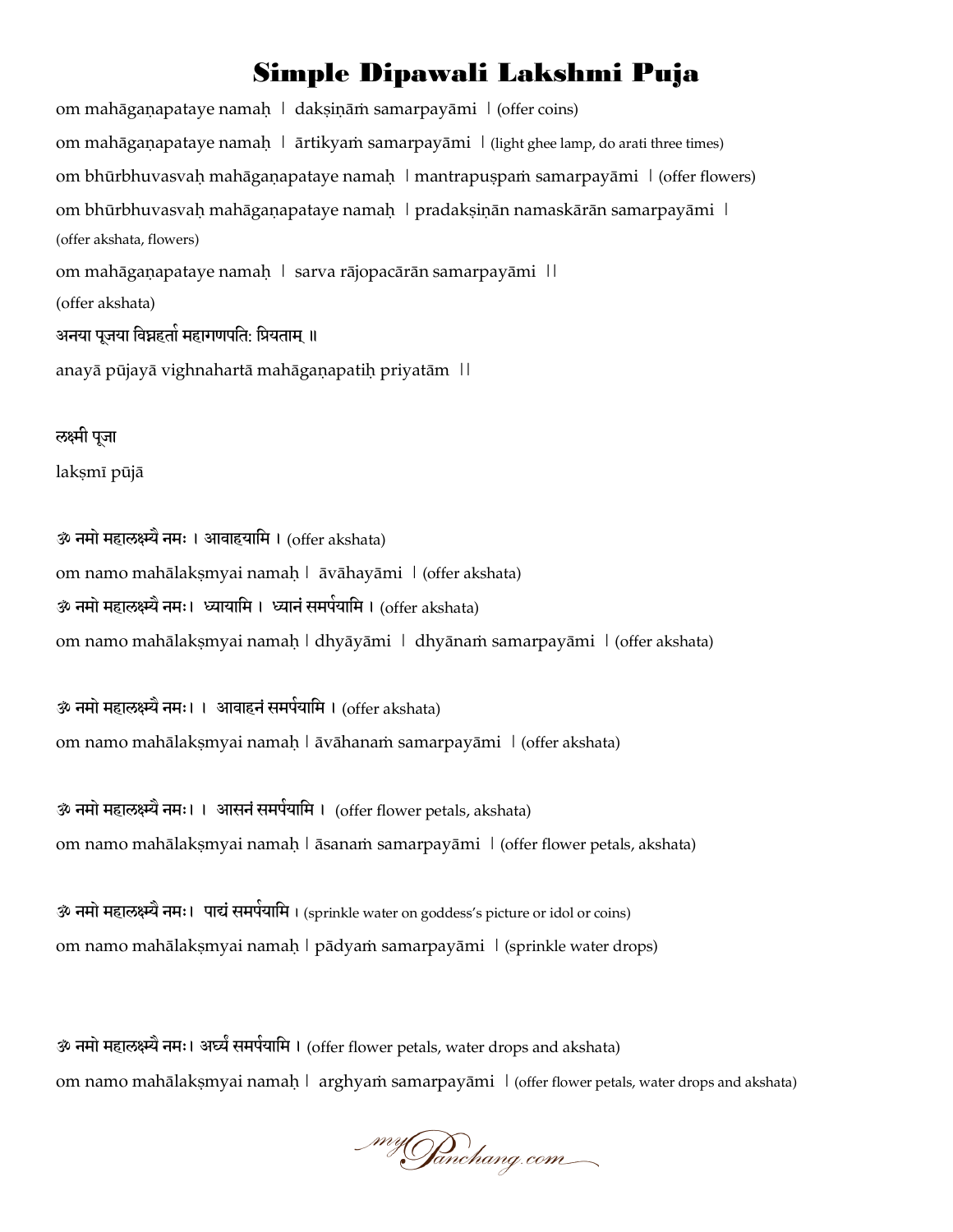ॐ नमो महालक्ष्म्यै नमः। आचमनीयं समर्पयामि । (offer a spoonful water) om namo mahālakṣmyai namaḥ | ācamanīyaṁ samarpayāmi | (offer a spoonful water)

ॐ नमो महालक्ष्म्यै नमः। स्नानं समर्पयामि । (offer a spoonful water for bathing) om namo mahālakṣmyai namaḥ | snānaṁ samarpayāmi | (offer a spoonful water)

Now chat following mantra 108 times and keep offering mixture of milk, curd, ghee, sugar and honey on mahalakshmi's idol, lakshmi coins, if you don't have lakshmi coins you can use regular dollar coins etc… and then pour clean water cleanse and put again them in clean puja plate.

#### ॐ नभो भहारक्ष्म्यैनभ्।

om namo mahālakṣmyai namaḥ |

Now chant following and wash vigraham, idol, coins with clean water, rinse and place them in clean puja plate.

ॐ नमो महालक्ष्म्यै नमः। अभिषेक स्नानं समर्पयामि । (offer a spoonful water for bathing) om namo mahālakṣmyai namaḥ | abhiṣeka snānaṁ samarpayāmi | (offer a spoonful water)

ॐ नमो महालक्ष्म्यै नमः। आचमनीयं समर्पयामि । (offer a spoonful water) om namo mahālakṣmyai namaḥ | ācamanīyaṁ samarpayāmi | (offer a spoonful water) ॐ नमो महालक्ष्म्यै नमः। वस्त्रं समर्पयामि । (offer akshata, flowers ) om namo mahālakṣmyai namaḥ | vastraṁ samarpayāmi | (offer akshata, flowers)

ॐ नमो महालक्ष्म्यै नमः। चंदनं समर्पयामि । (offer sandalwood paste) om namo mahālakṣmyai namaḥ | caṁdanaṁ samarpayāmi | (offer chandan paste)

ॐ नमो महालक्ष्म्यै नमः। परिमल द्रव्यं समर्पयामि । (offer kumkum) om namo mahālakṣmyai namaḥ | parimala dravyaṁ samarpayāmi | (offer kumkum)

ॐ नमो महालक्ष्म्यै नमः। पुष्पाणि समर्पयामि । (offer flower petals) om namo mahālakṣmyai namaḥ | puṣpāṇi samarpayāmi | (offer flower petals)

myGanchang.com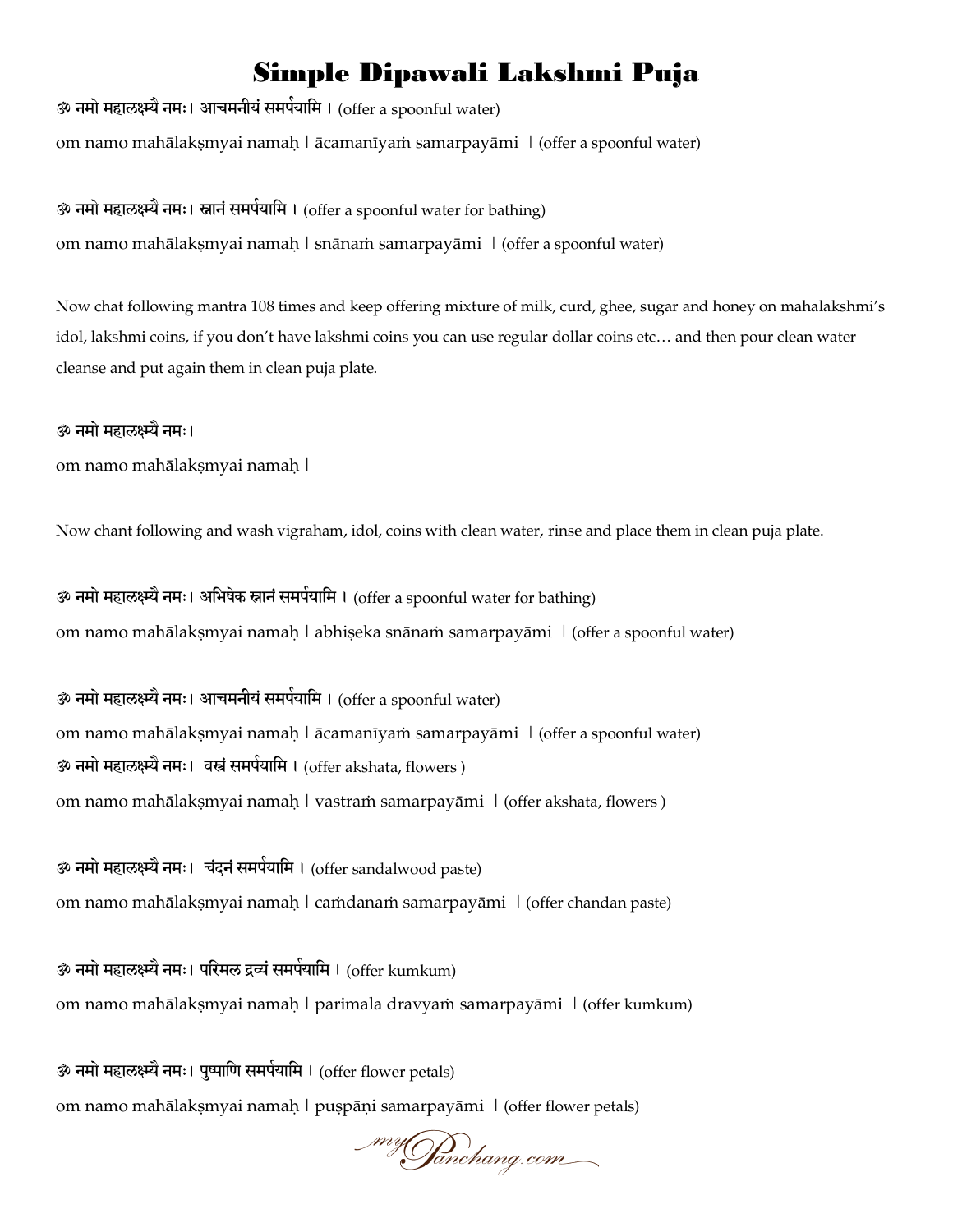Now take flower petals chant following mantras one after another and keep offering petals. Alternatively you can also offer flower petals by chanting ॐ नभो भहारक्ष्म्यैनभ्। om namo mahālakṣmyai namaḥ | 108 times.

- ॐ प्रकृत्यैनभ्।
- ॐ नर्वकृत्यैनभ्।
- ॐ नर्वद्यामैनभ्।
- ॐ सर्व-िबतू-नहत-प्रदामैनभ्।
- ॐ श्रद्धामैनभ्।
- ॐ नर्वबत्यू ैनभ्।
- ॐ सयुभ्यैनभ्।
- ॐ ऩयभानत्मकामैनभ्।
- ॐ र्वाचेनभ्।
- ॐ ऩद्मारमामैनभ्।
- ॐ ऩद्मामैनभ्।
- ॐ शचुमेनभ्।
- ॐ स्वाहामैनभ्।
- ॐ स्वधामैनभ्।
- ॐ सधुामैनभ्।
- ॐ धन्यामैनभ्।
- ॐ नहयण्भय्यैनभ्।
- ॐ रक्ष्म्यैनभ्।
- ॐ ननत्यऩष्टुामैनभ्।
- ॐ नर्वबार्वमैनभ्।
- ॐ अनदत्यैनभ्।
- ॐ नदत्येनभ्।
- ॐ दीऩामैनभ्।
- ॐ र्वसधुामैनभ्।
- ॐ र्वसधुानयण्मैनभ्।
- ॐ कभरामैनभ्।

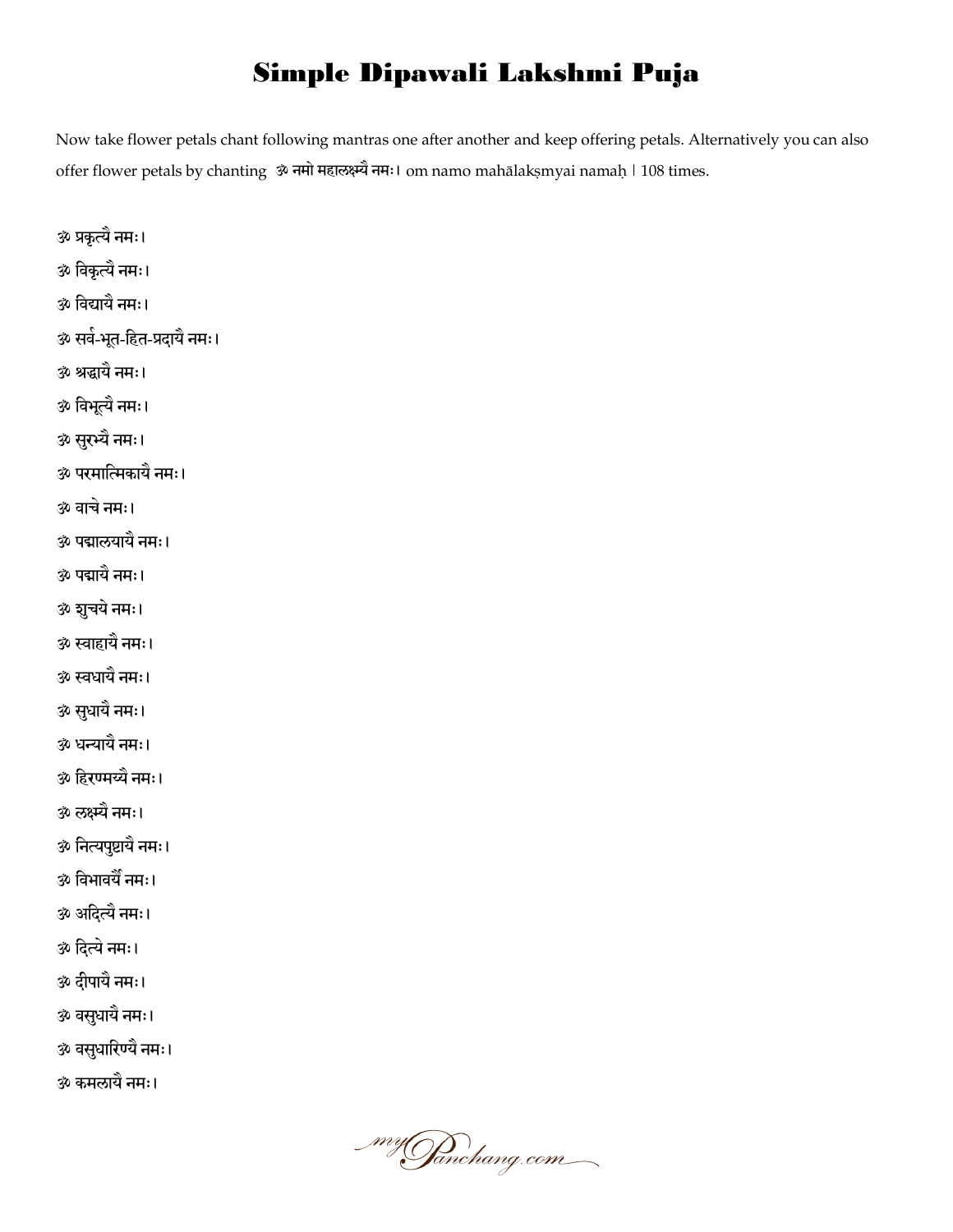- ॐ कान्तामैनभ्।
- ॐ काभाक्ष्यैनभ्।  $\hat{\textbf{\textit{\}}}$  क्रोधसंभवायै नमः।
- ॐ अनग्रुहप्रदामैनभ्।
- ॐ फद्धुमेनभ्।
- ॐ अनघामैनभ्।
- ॐ हनयर्वल्लबामैनभ्।
- ॐ अशोकामैनभ्।
- <u>ॐ अमृता</u>यै नमः।
- ॐ दीप्तायै नमः।
- ॐ रोक-शोक-नर्वनानशन्यैनभ्।
- ॐ धभनिनरमामैनभ्।
- ॐ करुणामैनभ्।
- ॐ रोकभािेनभ्।
- ॐ ऩद्मनप्रमामैनभ्।
- ॐ ऩद्महस्तामैनभ्।
- ॐ ऩद्माक्ष्यैनभ्।
- ॐ पद्मसुन्द्यैँ नमः।
- ॐ ऩद्मोद्भर्वामैनभ्।
- ॐ ऩद्मभख्यु ैनभ्।
- ॐ ऩद्मनाबनप्रमामैनभ्।
- ॐ यभामैनभ्।
- ॐ ऩद्मभाराधयामैनभ्।
- ॐ दव्ये ैनभ्।
- ॐ ऩनद्मन्यैनभ्।
- ॐ ऩद्मगनिन्यैनभ्।
- ॐ पुण्यगन्धायै नमः।
- ॐ सप्रुसन्नामैनभ्।
- ॐ प्रसादाभिमुख्यै नमः।
- ॐ प्रबामैनभ्।

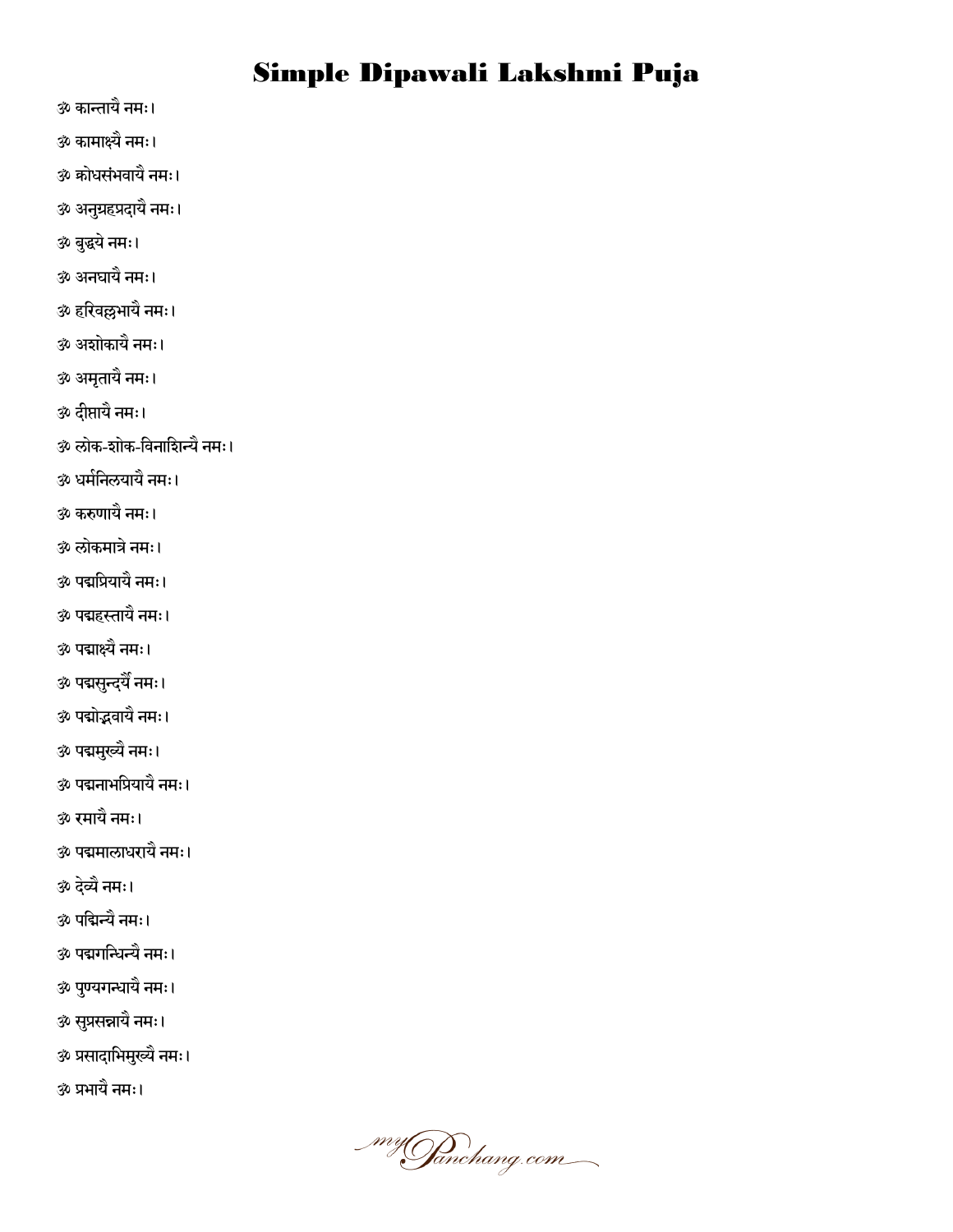- ॐ चन्द्रर्वदनामैनभ्।
- ॐ चन्द्रामैनभ्।
- ॐ चन्द्रसहोदमैनभ्।
- ॐ चतुर्भुजायै नमः।
- ॐ चन्द्ररूऩामैनभ्।
- ॐ इनन्दयामैनभ्।
- ॐ इन्दुशीतरामैनभ्।
- ॐ आह्लादजनन्यैनभ्।
- ॐ ऩष्ट्यु ैनभ्।
- ॐ नशर्वामैनभ्।
- ॐ नशर्वकमैनभ्।
- ॐ सत्यैनभ्।
- .<br>ॐ विमलायै नमः।
- ॐ नर्वश्वजनन्यैनभ्।
- ॐ तष्ट्यु ैनभ्।
- ॐ दानयद्र्य-नानशन्यैनभ्।
- ॐ प्रीतिपुष्करिण्यै नमः।
- ॐ शान्तामैनभ्।
- ॐ शुक्लमाल्यांबरायै नमः।
- ॐ नश्रमैनभ्।
- ॐ बास्कमैनभ्।
- ॐ नफल्वननरमामैनभ्।
- ॐ र्वयायोहामैनभ्।
- ॐ मशनस्वन्यैनभ्।
- ॐ वसुन्धरायै नमः।
- <u>ॐ उदारांगायै नमः।</u>
- ॐ हनयण्मैनभ्।
- ॐ हेममालिन्यै नमः।
- ॐ धनधान्यकमैनभ्।
- ॐ नसद्धमेनभ्।

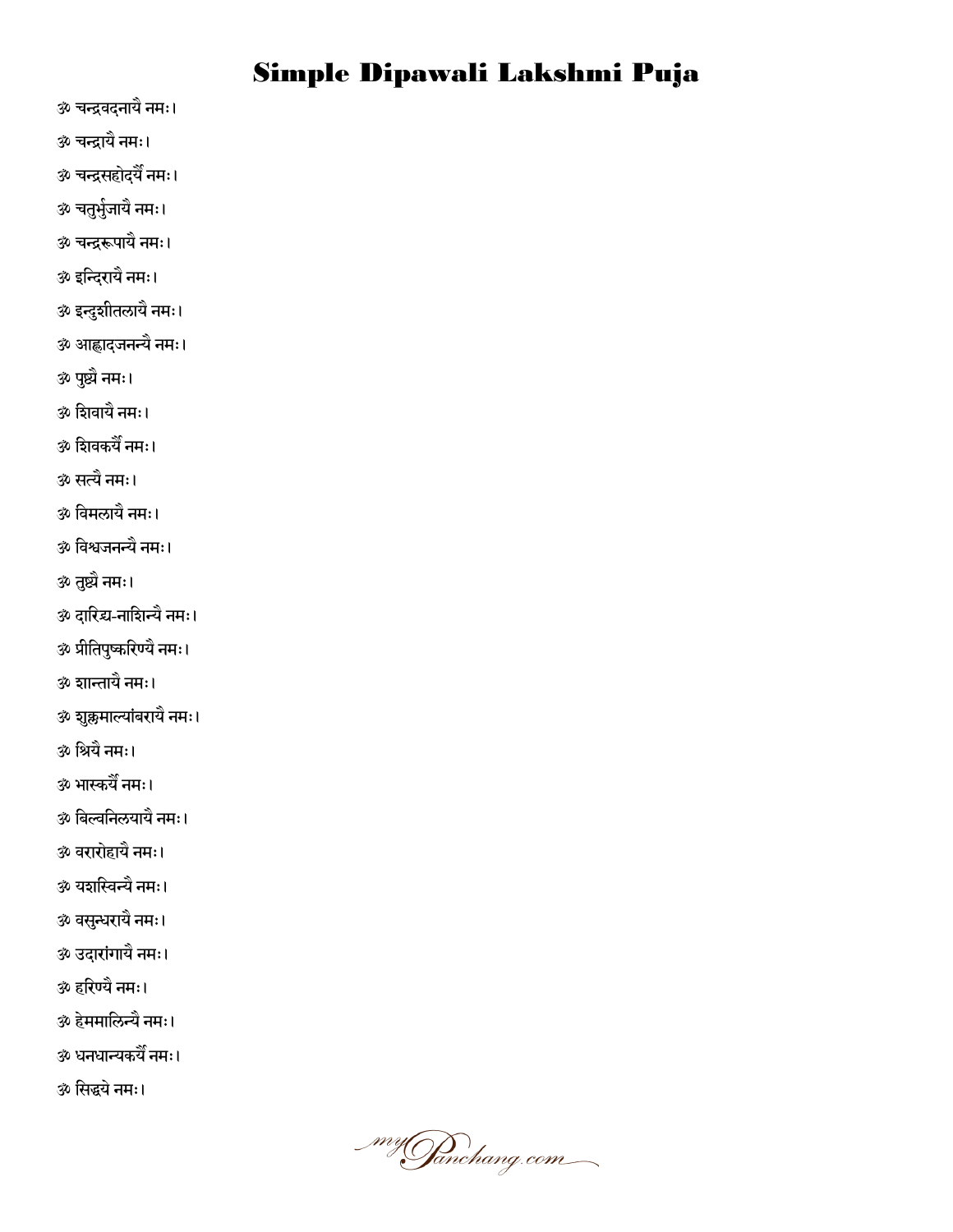- ॐ स्त्रणैसौम्यामैनभ्।
- ॐ शुभप्रदाये नमः।
- ॐ नृप-वेश्म-गतानन्दायै नमः।
- ॐ र्वयरक्ष्म्यैनभ्।
- ॐ र्वसप्रुदामैनभ्।
- ॐ शुभायै नमः।
- ॐ नहयण्म-प्राकायामैनभ्।
- ॐ सभद्रु-तनमामैनभ्।
- ॐ जमामैनभ्।
- <u>ॐ मंगला देव्यै नमः।</u>
- ॐ विष्णु-वक्ष-स्स्थल-स्थितायै नमः।
- ॐ नर्वष्णऩुत्न्यैनभ्।
- ॐ प्रसन्नाक्ष्यैनभ्।
- ॐ नायामण-सभानश्रतामैनभ्।
- .<br>ॐ दारिद्य-ध्वंसिन्यै नमः।
- ॐ दव्ये ैनभ्।
- ॐ सर्वोपद्रव वारिण्यै नमः।
- ॐ नर्वदुगामि ैनभ्।
- ॐ भहाकाल्यैनभ्।
- ॐ ब्रह्मा-नर्वष्ण-ुनशर्वानत्मकामैनभ्।
- ॐ त्रिकाल-ज्ञान-संपन्नायै नमः।
- ॐ भुवनेश्वर्यै नमः।
- om prakṛtyai namaḥ |
- om vikṛtyai namaḥ |
- om vidyāyai namaḥ |
- om sarva-bhūta-hita-pradāyai namaḥ |
- om śraddhāyai namaḥ |
- om vibhūtyai namaḥ |
- om surabhyai namaḥ |
- om paramātmikāyai namaḥ |

\_my**Janchang**.com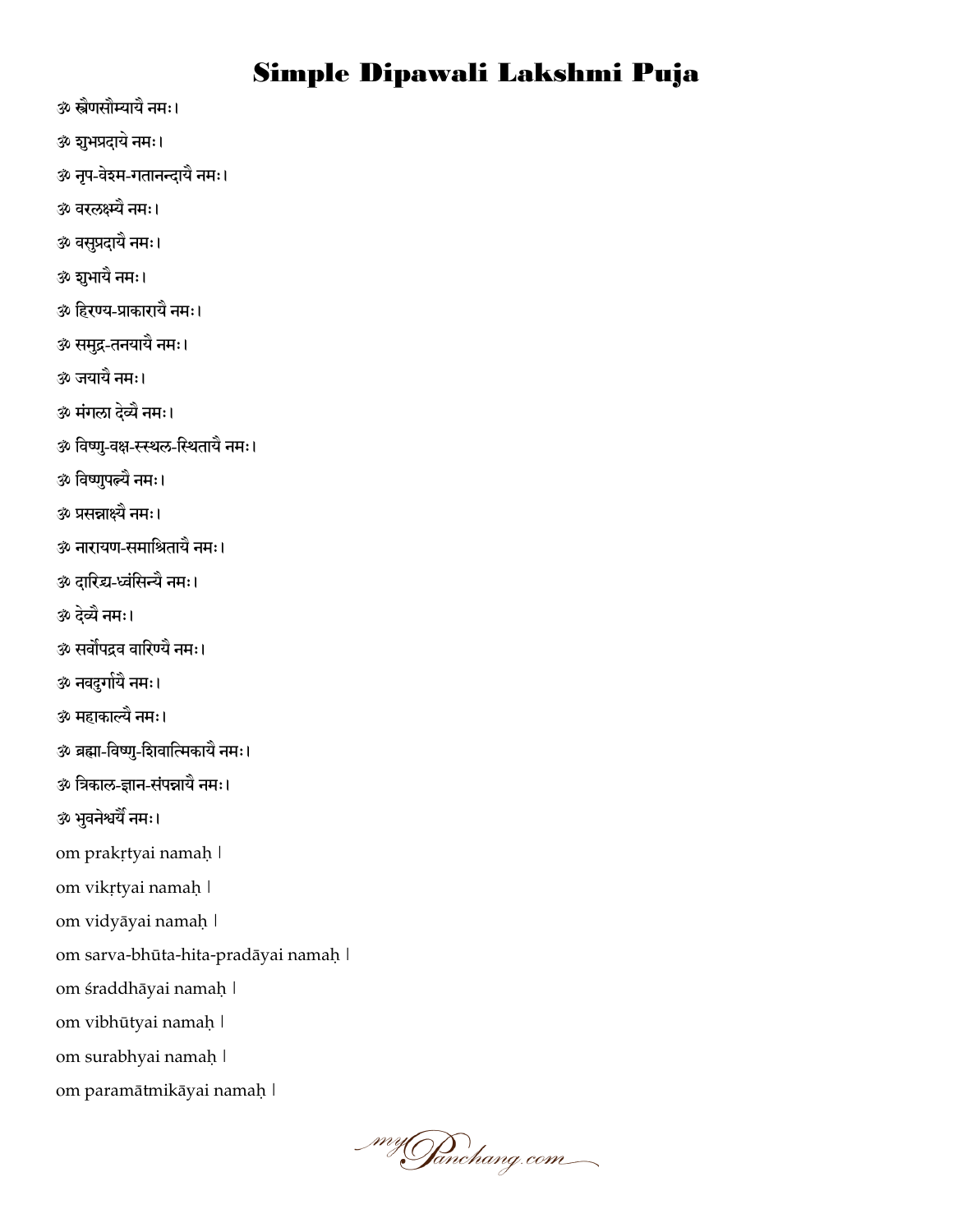om vāce namaḥ | om padmālayāyai namaḥ | om padmāyai namaḥ | om śucaye namaḥ | om svāhāyai namaḥ | om svadhāyai namaḥ | om sudhāyai namaḥ | om dhanyāyai namaḥ | om hiraṇmayyai namaḥ | om lakṣmyai namaḥ | om nityapuṣṭāyai namaḥ | om vibhāvaryai namaḥ | om adityai namaḥ | om ditye namaḥ | om dīpāyai namaḥ | om vasudhāyai namaḥ | om vasudhāriṇyai namaḥ | om kamalāyai namaḥ | om kāntāyai namaḥ | om kāmākṣyai namaḥ | om krodhasaṁbhavāyai namaḥ | om anugrahapradāyai namaḥ | om buddhaye namaḥ | om anaghāyai namaḥ | om harivallabhāyai namaḥ | om aśokāyai namaḥ | om amṛtāyai namaḥ | om dīptāyai namaḥ | om loka-śoka-vināśinyai namaḥ | om dharmanilayāyai namaḥ |

\_my**Janchang**.com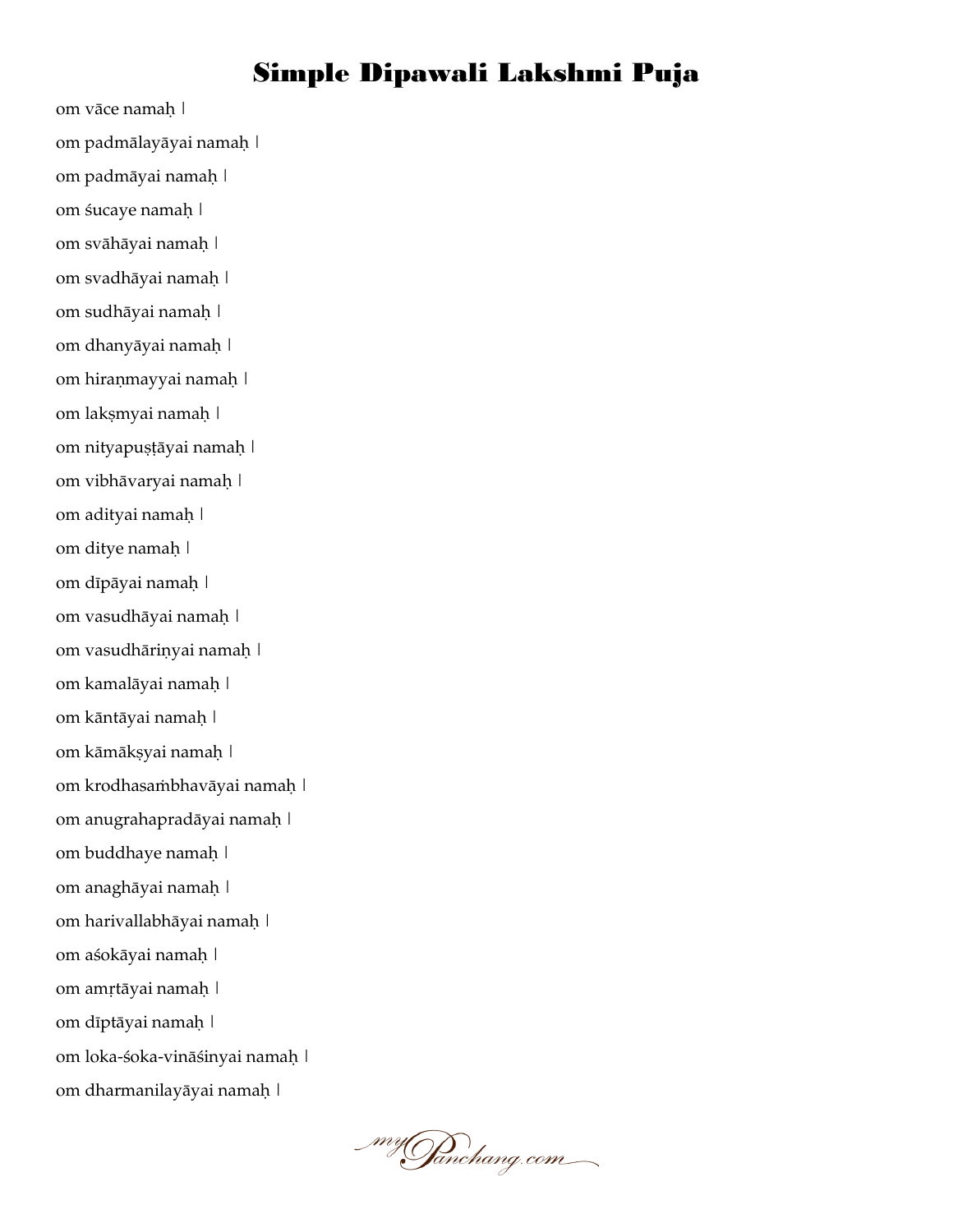om karuṇāyai namaḥ | om lokamātre namaḥ | om padmapriyāyai namaḥ | om padmahastāyai namaḥ | om padmākṣyai namaḥ | om padmasundaryai namaḥ | om padmodbhavāyai namaḥ | om padmamukhyai namaḥ | om padmanābhapriyāyai namaḥ | om ramāyai namaḥ | om padmamālādharāyai namaḥ | om devyai namaḥ | om padminyai namaḥ | om padmagandhinyai namaḥ | om puṇyagandhāyai namaḥ | om suprasannāyai namaḥ | om prasādābhimukhyai namaḥ | om prabhāyai namaḥ | om candravadanāyai namaḥ | om candrāyai namaḥ | om candrasahodaryai namaḥ | om caturbhujāyai namaḥ | om candrarūpāyai namaḥ | om indirāyai namaḥ | om induśītalāyai namaḥ | om āhlādajananyai namaḥ | om puṣṭyai namaḥ | om śivāyai namaḥ | om śivakaryai namaḥ | om satyai namaḥ |

\_my**Janchang**.com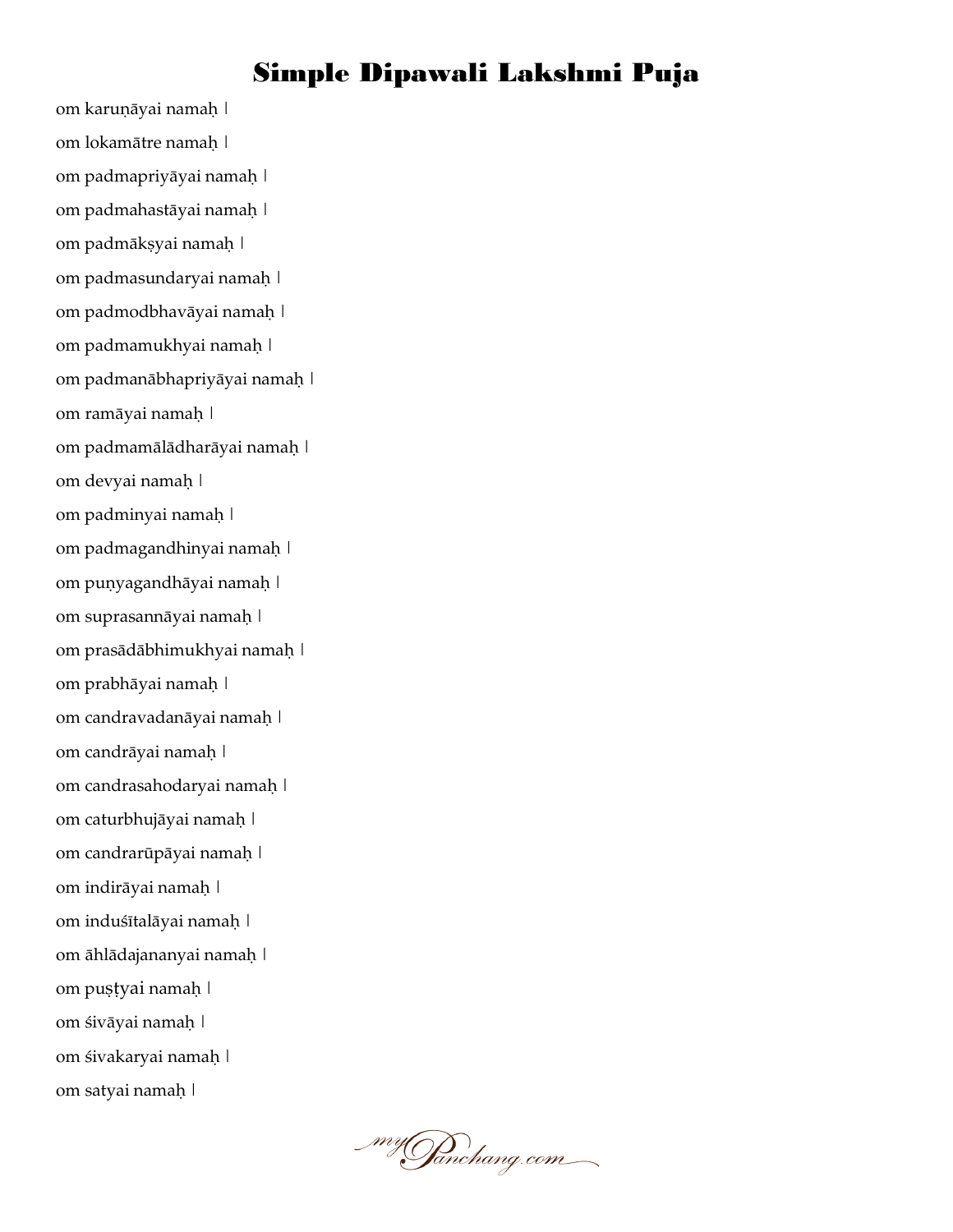om vimalāyai namaḥ | om viśvajananyai namaḥ | om tuṣṭyai namaḥ | om dāridrya-nāśinyai namaḥ | om prītipuṣkariṇyai namaḥ | om śāntāyai namaḥ | om śuklamālyāṁbarāyai namaḥ | om śriyai namaḥ | om bhāskaryai namaḥ | om bilvanilayāyai namaḥ | om varārohāyai namaḥ | om yaśasvinyai namaḥ | om vasundharāyai namaḥ | om udārāṁgāyai namaḥ | om hariṇyai namaḥ | om hemamālinyai namaḥ | om dhanadhānyakaryai namaḥ | om siddhaye namaḥ | om straiṇasaumyāyai namaḥ | om śubhapradāye namaḥ | om nṛpa-veśma-gatānandāyai namaḥ | om varalakṣmyai namaḥ | om vasupradāyai namaḥ | om śubhāyai namaḥ | om hiraṇya-prākārāyai namaḥ | om samudra-tanayāyai namaḥ | om jayāyai namaḥ | om maṁgalā devyai namaḥ | om viṣṇu-vakṣa-ssthala-sthitāyai namaḥ | om viṣṇupatnyai namaḥ |

\_my**Ja**nchang.com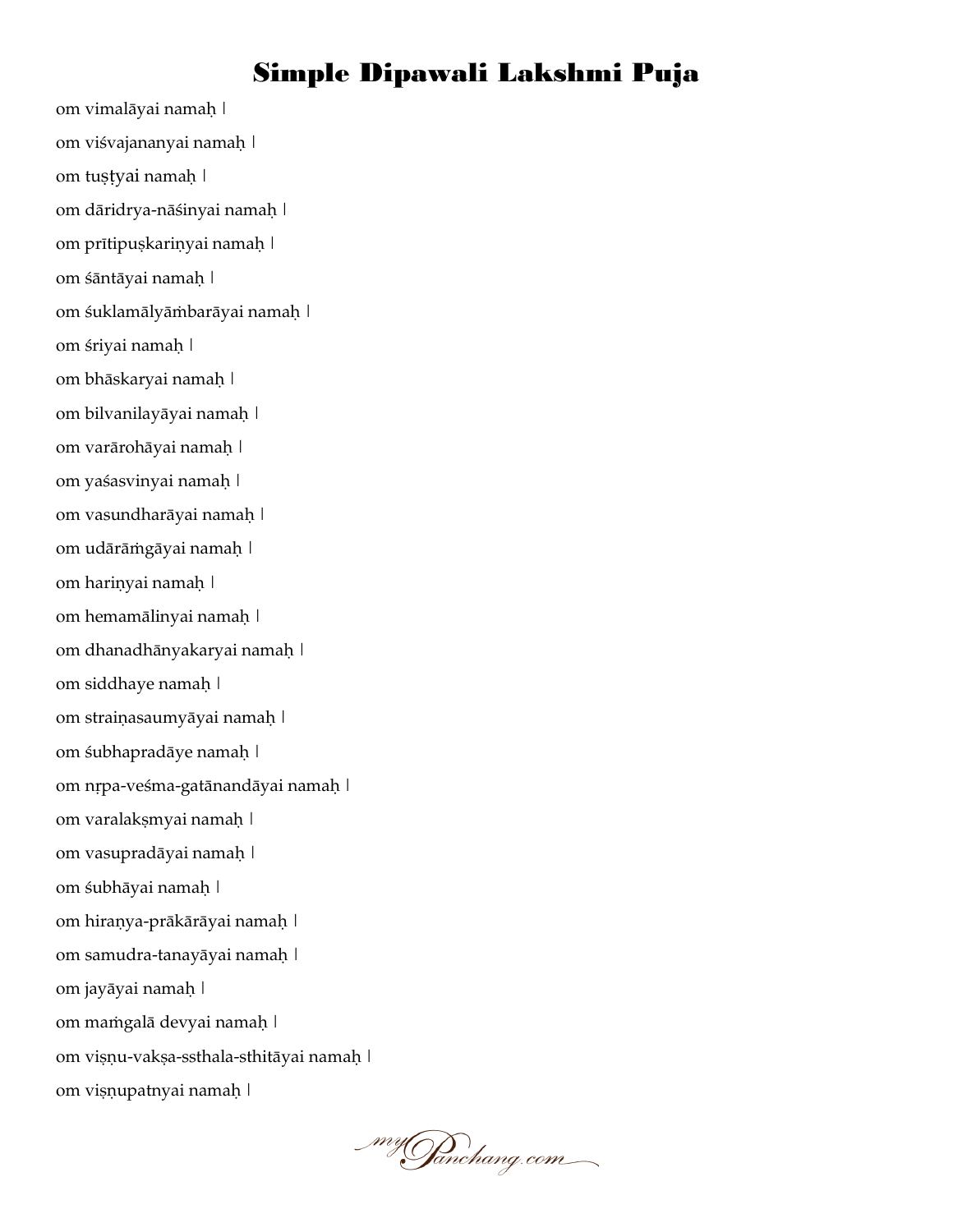om prasannākṣyai namaḥ | om nārāyaṇa-samāśritāyai namaḥ | om dāridrya-dhvaṁsinyai namaḥ | om devyai namaḥ | om sarvopadrava vāriṇyai namaḥ | om navadurgāyai namaḥ | om mahākālyai namaḥ | om brahmā-viṣṇu-śivātmikāyai namaḥ | om trikāla-jñāna-saṁpannāyai namaḥ | om bhuvaneśvaryai namaḥ |

ॐ नमो महालक्ष्म्यै नमः। अष्टोत्तरशतनाम पूजां समर्पयामि । om namo mahālakṣmyai namaḥ | aṣṭottaraśatanāma pūjāṁ samarpayāmi।

ॐ नमो महालक्ष्म्यै नमः। धूपं समर्पयामि । (show lighted dhoop/agarbatti) om namo mahālakṣmyai namaḥ | dhūpaṁ samarpayāmi | (show lighted dhoop/agarbatti)

ॐ नमो महालक्ष्म्यै नमः। दीपं समर्पयामि । (show lighted ghee lamp) om namo mahālakṣmyai namaḥ | dīpaṁ samarpayāmi | (show lighted ghee lamp)

ॐ नमो महालक्ष्म्यै नमः। नैवेद्यं समर्पयामि । (offer a banana or cooked prasdam) om namo mahālakṣmyai namaḥ | naivedyaṁ samarpayāmi | (offer banana)

ॐ नमो महालक्ष्म्यै नमः। ताम्बूलं समर्पयामि । (take a betel leaf, betel nuts and offer) om namo mahālakṣmyai namaḥ | tāmbūlaṁ samarpayāmi | (offer betel leaf, betel nuts)

ॐ नमो महालक्ष्म्यै नमः। फलं समर्पयामि । (offer apple, banana etc) om namo mahālakṣmyai namaḥ | phalaṁ samarpayāmi | (offer some fruits)

my Janchang.com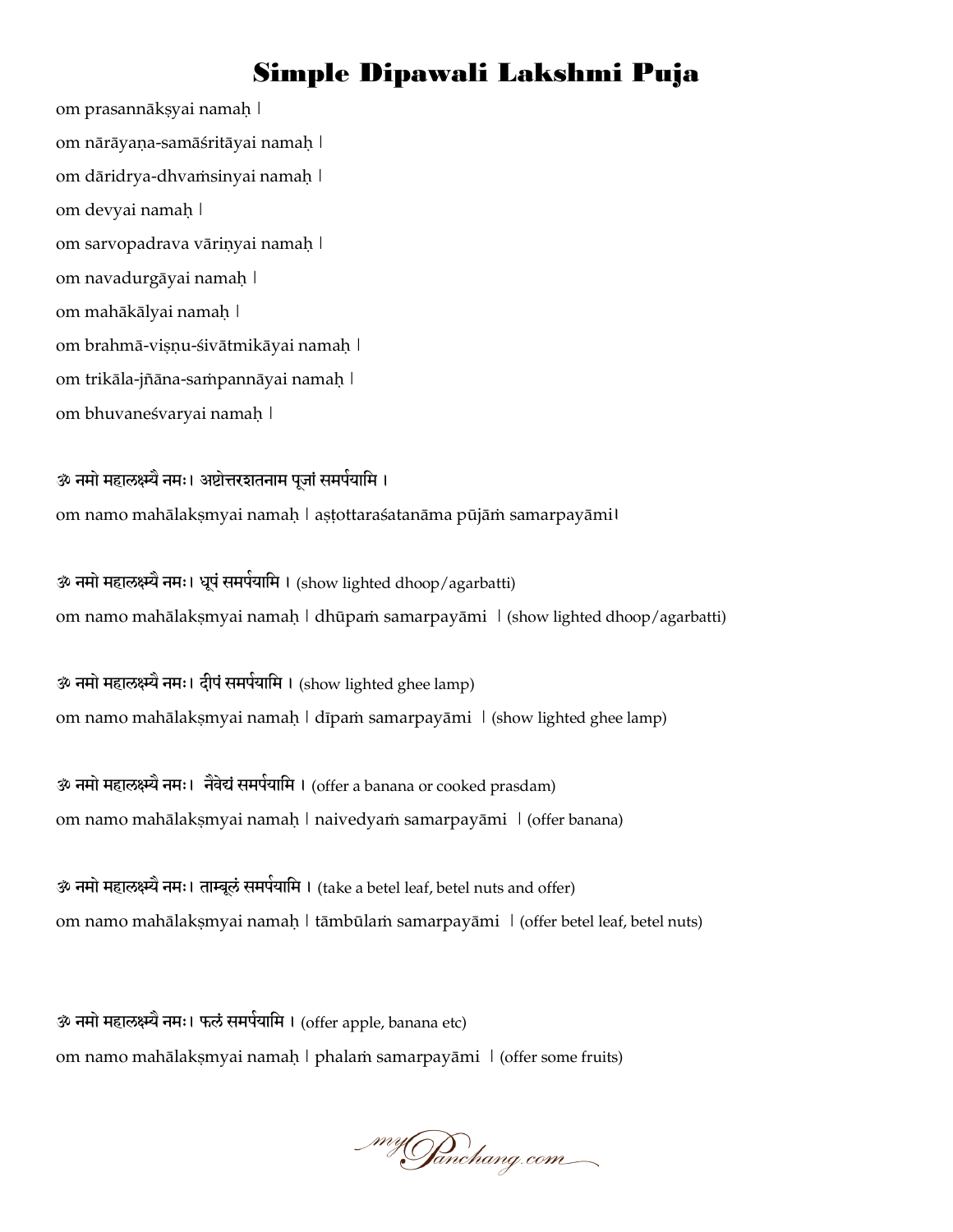ॐ नमो महालक्ष्म्यै नमः। दक्षिणां समर्पयामि । (offer few coins ) om namo mahālakṣmyai namaḥ | dakṣiṇāṁ samarpayāmi | (offer coins)

#### Mahalakshmi Aarati

(Light lamp and do aarati)

Om Jai Laxmi Mata, Maiya JaiLaxmi Mata,

| Tumko nis din sevat, Hari, Vishnu Data Om Jai Laxmi Mata                |  |  |  |  |
|-------------------------------------------------------------------------|--|--|--|--|
| Uma Rama Brahmaani, Tum ho Jag MataMaiya, Tum ho Jag Mata,              |  |  |  |  |
| Surya ChanraMa dhyaavat, Naarad Rishi gaataOm Jai Laxmi Mata.           |  |  |  |  |
| Durga Roop Niranjani, Sukh Sampati Data, Maiya Sukh Sampati Data        |  |  |  |  |
| Jo koyee tumko dhyaataa, Ridhee Sidhee dhan paataaOm Jai Laxmi Mata.    |  |  |  |  |
| Jis ghar mein tu rehtee, sab sukh guna aataa,Maiya sab sukh guna aataa, |  |  |  |  |
| Taap paap mit jaataa, Man naheen ghabraataaOm Jai Laxmi Mata            |  |  |  |  |
| Dhoop Deep phal meva, Ma sweekaar karo,Maiya Ma sweekaar karo,          |  |  |  |  |
| Gyaan prakaash karo Ma, Moha agyaan haroOm Jai Laxmi Mata.              |  |  |  |  |
| Maha Laxmiji ki Aarti, nis din jo gaaveyMaiya nis din jo gaavey,        |  |  |  |  |
| Dukh jaavey, sukh aavey, Ati aananda paaveyOm Jai Laxmi Mata.           |  |  |  |  |

ॐ नमो महालक्ष्म्यै नमः। आर्तिक्यं समर्पयामि । (light ghee lamp, do arati three times) om namo mahālakṣmyai namaḥ | ārtikyaṁ samarpayāmi | (light ghee lamp, do arati three times)

ॐ नमो महालक्ष्म्यै नमः। मन्त्रपुष्पं समर्पयामि । (offer flowers) om namo mahālakṣmyai namaḥ | mantrapuṣpaṁ samarpayāmi | (offer flowers)

ॐ नमो महालक्ष्म्यै नमः। प्रदक्षिणान् नमस्कारान् समर्पयामि । (offer akshata, flowers) om namo mahālakṣmyai namaḥ | pradakṣiṇān namaskārān samarpayāmi | (offer akshata, flowers)

ॐ नमो महालक्ष्म्यै नमः। सर्व राजोपचारान् समर्पयामि ॥ (offer akshata) om namo mahālakṣmyai namaḥ | sarva rājopacārān samarpayāmi || (offer akshata)

अनया पूजया महालक्ष्मी: प्रियताम् ॥ anayā pūjayā mahālakṣmīḥ priyatām ||

\_my**Ja**nchang.com